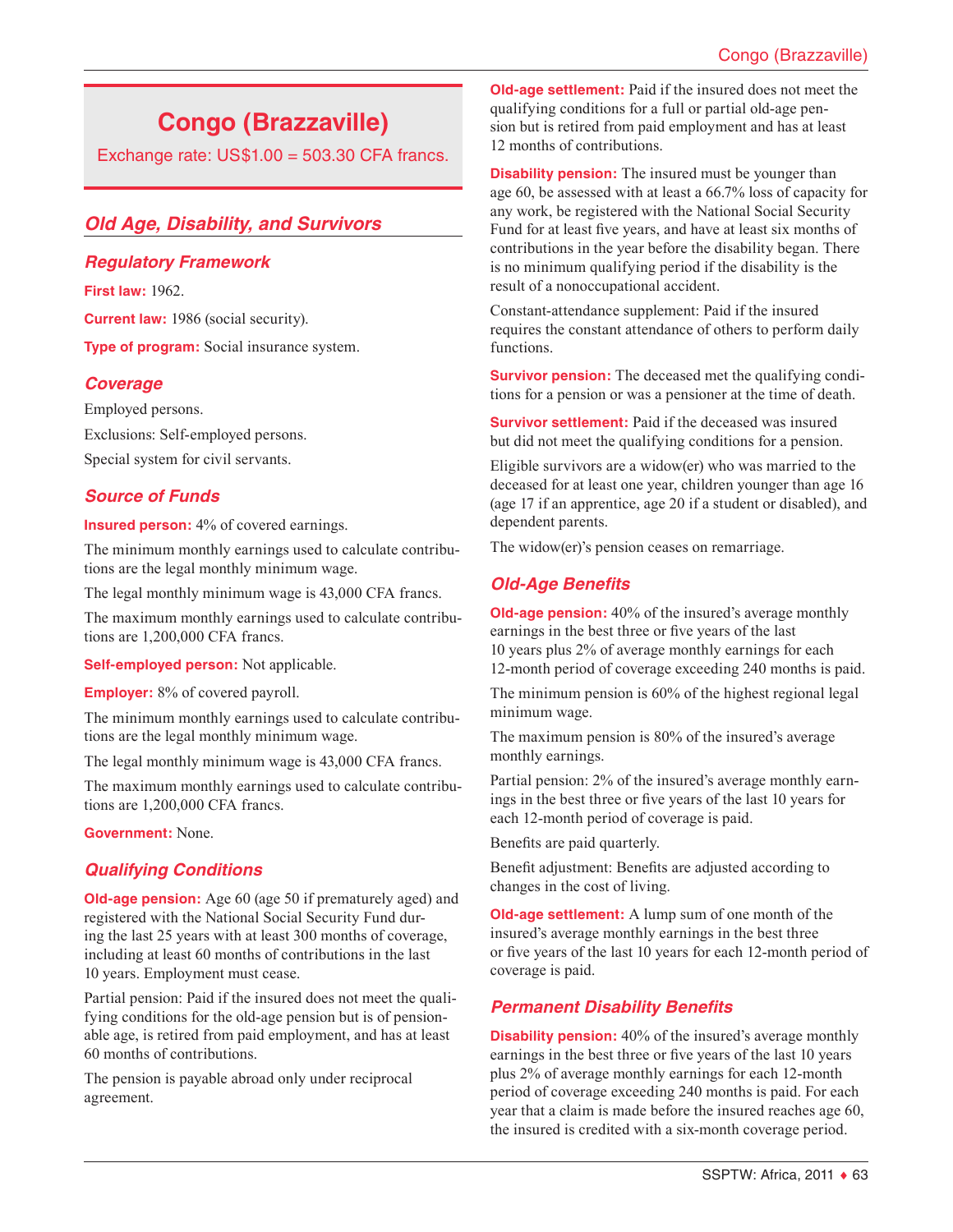# Congo (Brazzaville)

When the insured reaches the normal retirement age, the disability pension ceases and is replaced by an old-age pension of the same amount.

The minimum pension is 60% of the highest regional legal minimum wage.

The maximum pension is 80% of the insured's average monthly earnings.

Constant-attendance allowance: 50% of the pension is paid if the insured requires the constant attendance of others to perform daily functions.

Child's supplement: 2,000 CFA francs a month is paid for each child.

Benefits are paid quarterly.

Benefit adjustment: Benefits are adjusted according to changes in the cost of living.

# *Survivor Benefits*

**Survivor pension:** 30% of the deceased's pension is paid to the widow(er).

Remarriage settlement: A lump sum of six months of pension is paid.

**Orphan's pension:** 50% of the deceased's pension is split equally among eligible orphans. The orphan's pension must be at least equal to family allowances.

**Other eligible survivors:** 20% of the deceased's pension is split equally among other eligible survivors.

All survivor benefits combined must not exceed 80% of the deceased's pension.

Benefits are paid quarterly.

Benefit adjustment: Benefits are adjusted according to changes in the cost of living.

**Survivor settlement:** A lump sum of one month of the deceased's pension is paid for each six-month period of contributions.

# *Administrative Organization*

Ministry of Labor, Employment, and Social Security provides supervision.

National Social Security Fund administers the program.

# *Sickness and Maternity*

# *Regulatory Framework*

**First law:** 1956.

**Current law:** 1986 (social security).

**Type of program:** Social insurance system. Maternity benefits only.

#### *Coverage*

Employed women. Exclusions: Self-employed women.

Special system for civil servants.

#### *Source of Funds*

**Insured person:** None.

**Self-employed person:** Not applicable.

**Employer:** See source of funds under Family Allowances.

**Government:** None.

#### *Qualifying Conditions*

**Cash sickness benefits:** No statutory benefits are provided.

**Cash maternity benefits:** The insured must have at least six consecutive months of employment and be currently working at least 20 days or 133 hours a month.

#### *Sickness and Maternity Benefits*

**Sickness benefit:** No statutory benefits are provided. (The 1975 labor code requires employers to provide paid sick leave.)

**Maternity benefit:** 50% of daily covered earnings in the month before the maternity leave begins (the employer also pays 50% of earnings) is paid for 15 weeks, including at least nine weeks after the expected date of childbirth; may be extended for three weeks if there are complications arising from pregnancy or childbirth.

# *Workers' Medical Benefits*

The insured is reimbursed for any medical expenses related to maternity care. (Some maternity and child health and welfare services are provided under Family Allowances.)

#### *Dependents' Medical Benefits*

No statutory benefits are provided. (Some maternity and child health and welfare services are provided under Family Allowances.)

# *Administrative Organization*

Ministry of Labor, Employment, and Social Security provides supervision.

National Social Security Fund administers the program.

# *Work Injury*

#### *Regulatory Framework*

**First law:** 1959.

**Current law:** 1986 (social security).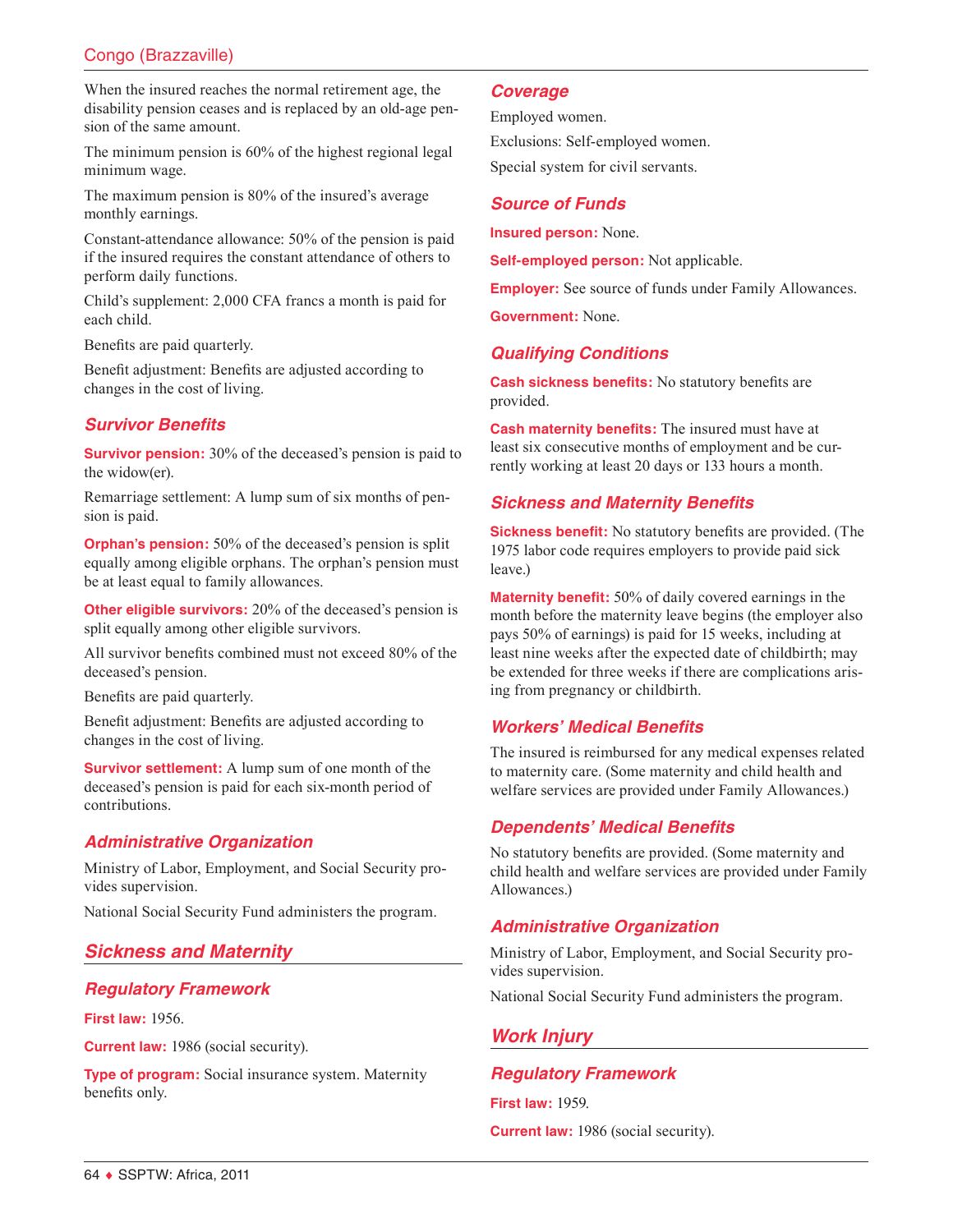#### **Type of program:** Social insurance system.

#### *Coverage*

Employed persons, members of workers' cooperatives, apprentices, and students of technical colleges.

Exclusions: Self-employed persons.

Special system for civil servants.

#### *Source of Funds*

**Insured person:** None.

**Self-employed person:** Not applicable.

**Employer:** 2.25% of covered payroll.

The minimum monthly earnings used to calculate contributions are the legal monthly minimum wage.

The legal monthly minimum wage is 43,000 CFA francs.

The maximum monthly earnings used to calculate contributions are 600,000 CFA francs.

**Government:** None.

#### *Qualifying Conditions*

**Work injury benefits:** There is no minimum qualifying period.

#### *Temporary Disability Benefits*

100% of the insured's average daily earnings in the 30 days before the disability began is paid for up to three months; thereafter, 66.7% of average earnings is paid. The benefit is paid from the day after the disability began until full recovery or certification of permanent disability.

The maximum daily earnings used to calculate benefits are 1% of the maximum monthly earnings used to calculate contributions (600,000 CFA francs).

#### *Permanent Disability Benefits*

**Permanent disability pension:** If the insured is assessed with a total disability, 100% of the insured's average earnings is paid.

Partial disability: The pension is the insured's average earnings multiplied by 0.5 times the assessed degree of disability for the portion of disability between 10% and 50% and by 1.5 times the assessed degree of disability for the portion greater than 50%. For an assessed degree of disability of less than 10%, a lump sum is paid.

Constant-attendance allowance: If the insured requires the constant attendance of others to perform daily functions, 50% of the pension is paid.

If the insured is assessed with a disability of 100%, the pension is paid monthly; if assessed with a disability of at least 75%, the insured may be paid monthly; if assessed with a

disability of less than 25%, the insured is paid annually. All other disability pensions are paid quarterly.

# *Workers' Medical Benefits*

Benefits include medical and surgical care, hospitalization, medicine, appliances, and transportation.

#### *Survivor Benefits*

**Survivor pension:** 30% of the deceased's earnings is paid to the widow(er).

Eligible widow(er)s must not have been separated or divorced from the deceased and must have been married to the deceased before the date of the accident that resulted in the insured's death.

Remarriage settlement: The pension ceases on remarriage and a lump sum of up to three years of pension is paid.

Foreign survivors who leave the country receive a lump sum of three years of pension.

**Orphan's pension:** 50% of the deceased's earnings is split equally among orphans younger than age 16 (age 17 if an apprentice, age 20 if a student or disabled).

**Dependent parent's pension:** 20% of the deceased's earnings is split equally among eligible parents.

All survivor benefits combined must not exceed 85% of the deceased's earnings.

Pensions are paid quarterly.

**Funeral grant:** The cost of the funeral is paid, up to a maximum.

#### *Administrative Organization*

Ministry of Labor, Employment, and Social Security provides supervision.

National Social Security Fund administers the program.

# *Family Allowances*

#### *Regulatory Framework*

**First law:** 1956.

**Current law:** 1986 (social security).

**Type of program:** Employment-related system.

#### *Coverage*

Employed persons. Exclusions: Self-employed persons. Special system for civil servants.

# *Source of Funds*

**Insured person:** None.